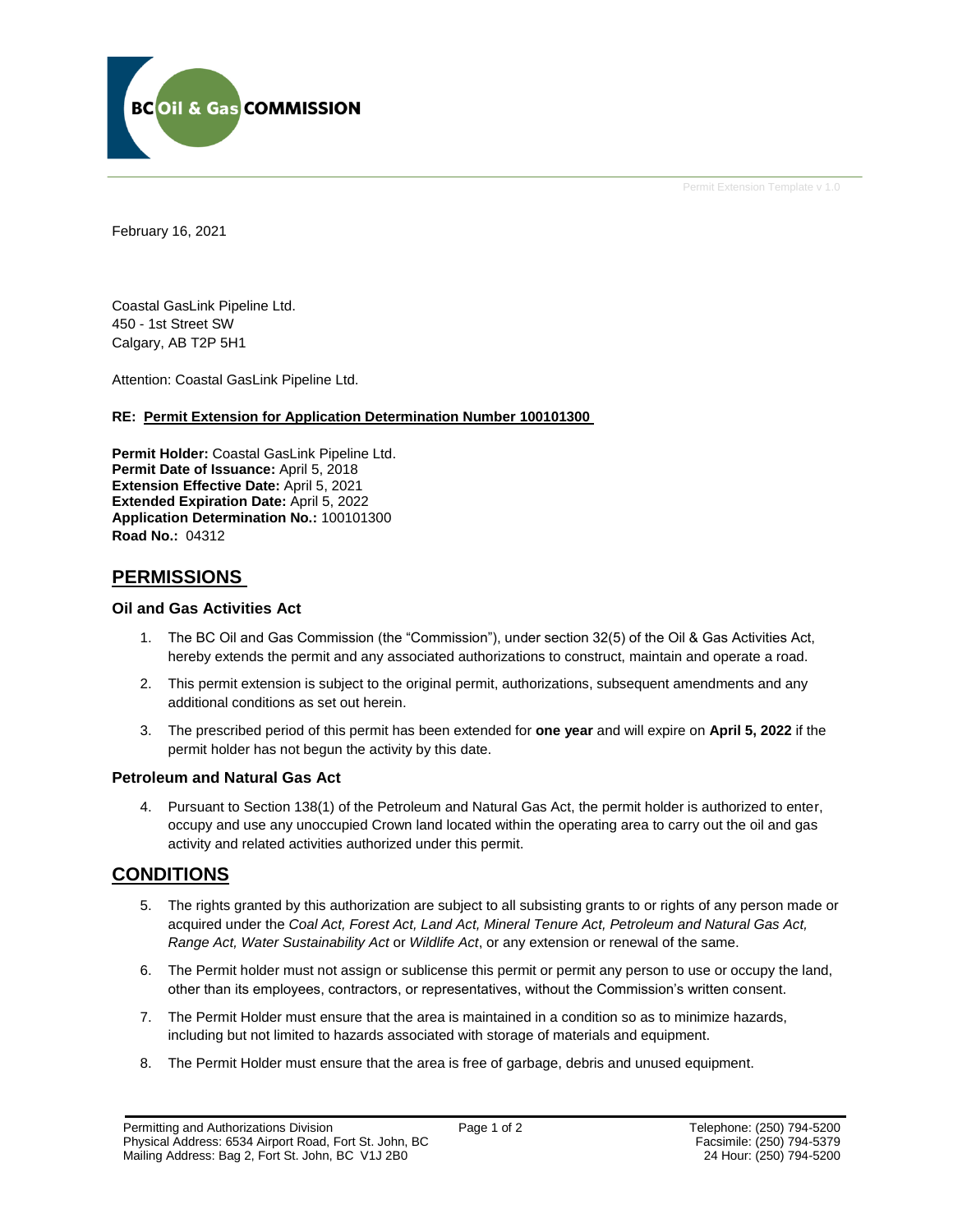### **ADVISORY GUIDANCE**

- 1. Appropriate *Land Act* tenure will be issued upon acceptance of the post-construction plan. Submission of the original application and submission of the post-construction plan is considered application for all subsequent *Land Act* tenures; no further applications for replacement tenure is required.
- 2. The term "unused equipment" has the same definition as in the Drilling and Production Regulation.

This extension forms an integral part of the permit and should be attached thereto.

 $\overbrace{\phantom{xxxxx}}$ 

Jacqueline Bourke Authorized Signatory Commission Delegated Decision Maker

Copied to: Land Agent – Canada West Land Services Ltd.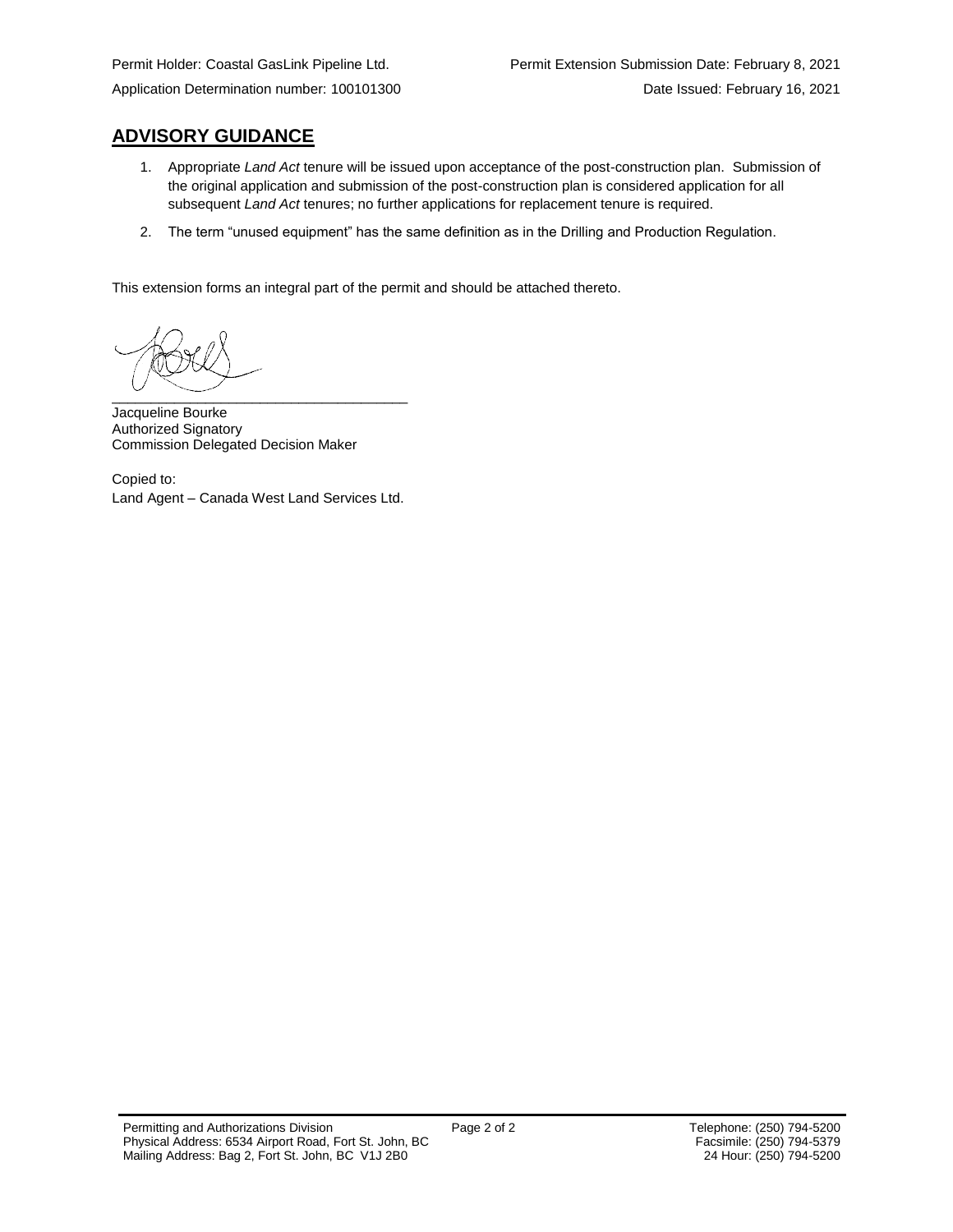OGAA Amendment Permit Template v 1.6



December 9, 2020

Coastal GasLink Pipeline Ltd. 450 - 1st Street SW Calgary, AB T2P 5H1

Attention: Coastal GasLink Pipeline Ltd.

#### **RE: Amendment to Application Determination Number 100101300**

**Permit Holder:** Coastal GasLink Pipeline Ltd. **Amendment Date of Issuance:** December 9, 2020 **Amendment Effective Date:** December 9, 2020 **Application Submission Date:** October 21, 2020 **Amendment Application Number:** 100111958 **Approved Disturbance Footprint:** 0.0 ha

## **AMENDMENT DETAILS**

**Changes In and About a Stream:** 0003607 Amendment to add CIAS for road crossing

of a W2 wetland.

## **GENERAL PERMISSIONS, AUTHORIZATIONS AND CONDITIONS**

### **PERMISSIONS**

### **Oil and Gas Activities Act**

- 1. The BC Oil and Gas Commission (the "Commission"), under section 31(7) of the *Oil and Gas Activities Act,* hereby grants an amendment to the permit issued for the above referenced Application Determination Number, any associated authorizations subject to the original permit, any subsequent amendments and any additional or revised conditions as set out herein, as per the Amendment Details table above and, if required, as detailed in the Technical Specification Details and/or Activity Details table(s) below.
- 2. The permissions and authorizations granted under this amendment are limited to the area identified in the spatial data submitted to the Commission in the amendment application as identified and dated above; herein after referred to as the 'activity area'.

### **CONDITIONS**

### **Notification**

3. The permit holder must notify any First Nation(s) who may have Aboriginal Interests identified, as per the BC First Nations Consultative Areas Database, within the area in which the works are to occur at least five (5) working days prior to project commencement.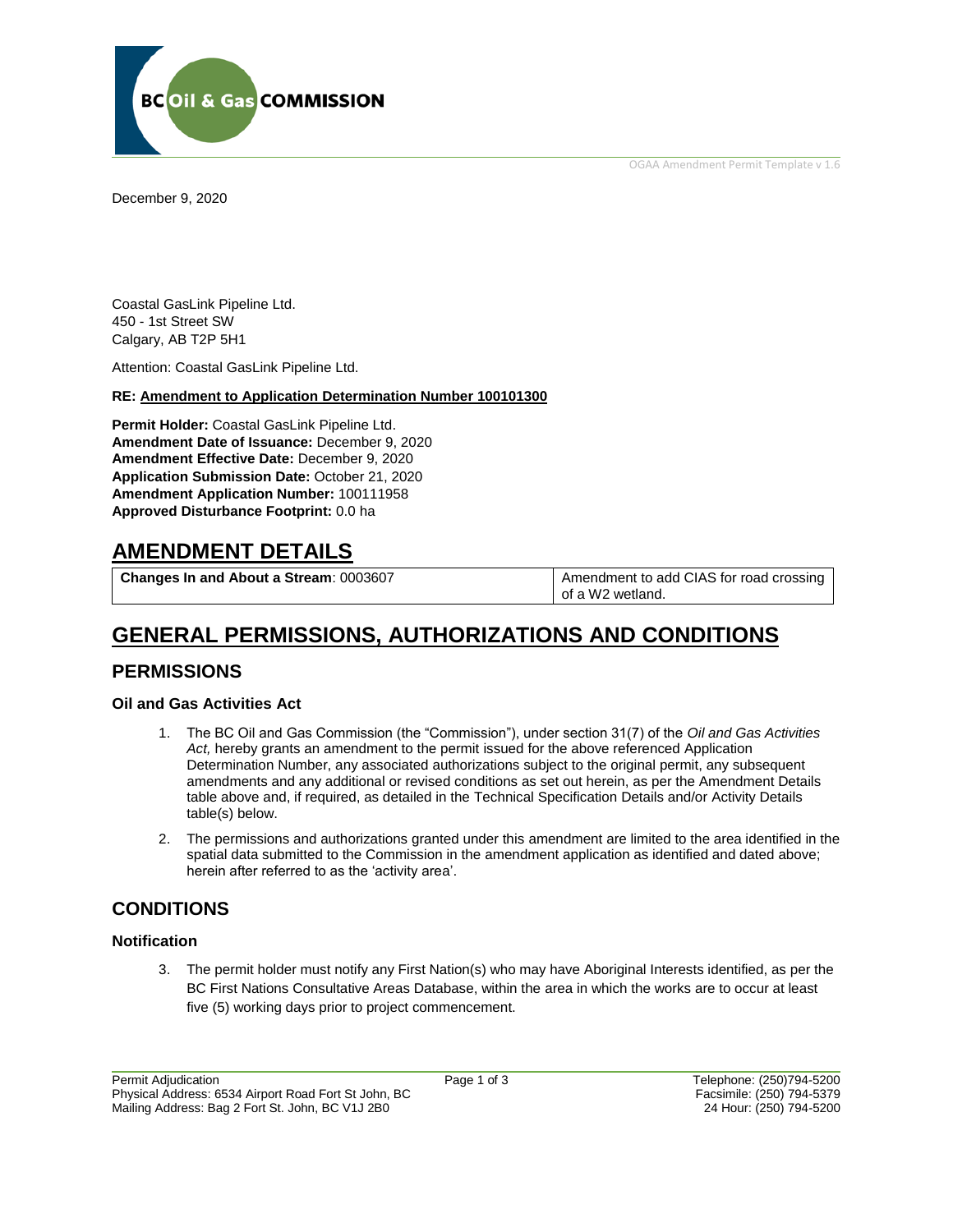### **Clearing/Forest Act**

4. The permit holder is permitted to fell any trees located on Crown land within 1.5 tree lengths of the activity area that are considered to be a safety hazard according to Workers Compensation Act regulations and must be felled in order to eliminate the hazard. Trees or portions of these trees that can be accessed from the activity area without causing damage to standing timber may be harvested.

#### **Water Course Crossings and Works**

- 5. Stream, lake and wetland crossings must be constructed in accordance with the methods and any mitigations, as specified in the application.
- 6. In-stream activities within a fish bearing stream, lake or wetland must occur:
	- a. during the applicable reduced risk work windows as specified in the Omineca Region Reduced Risk Work Windows;
	- b. in accordance with alternative timing and associated mitigation recommended by a Qualified Professional and accepted by the Commission; or
	- c. in accordance with an authorization or letter of advice from Fisheries and Oceans Canada that is provided to the Commission.
- 7. At any time, the Commission may suspend instream works authorized under this permit. Suspensions on instream works will remain in place until such time as the Commission notifies permit holders that works may resume. Reasons for suspension of works may include, but are not limited to, drought conditions and increased environmental or public safety risks.
- 8. Equipment used for activities under this Permit must not be situated in a stream channel unless it is dry or frozen to the bottom at the time of the activity.
- 9. Following initial construction, stream crossings are authorized for necessary road modification or maintenance activities on the activity area except for:
	- a. construction or replacement of a bridge or major culvert on a S1, S2, S3 or S5 stream;
	- b. installation of a closed bottom structure in a fish bearing stream;
	- c. excavation or grading of a stream bank or stream bed;
	- d. works within a Temperature Sensitive Stream established by order under s. 27 of the Environmental Protection and Management Regulation; or
	- e. works within a Fisheries Sensitive Watershed established by order under section 28 of the Environmental Protection and Management Regulation.
- 10. Stream crossings for roads must be constructed, maintained and deactivated according to the following requirements, as applicable:
	- a. only bridges, culverts, ice bridges or snow fills may be constructed at stream crossings;
	- b. snow fills must consist of clean snow and may only be located on streams that are dry or frozen to the bottom during the period of construction, maintenance and use. Where periodic thaws are anticipated, culverts must be installed to allow meltwater to pass through. Snow fill and any installed culverts must be removed prior to spring snow melt;
	- c. ice bridges on fish bearing streams may only be constructed where sufficient water depth and stream flows prevent the bridge structure from coming in contact with the stream bottom;
	- d. water applied to construct an ice bridge on a water body must be sourced in accordance with the *Water Sustainability Act* unless: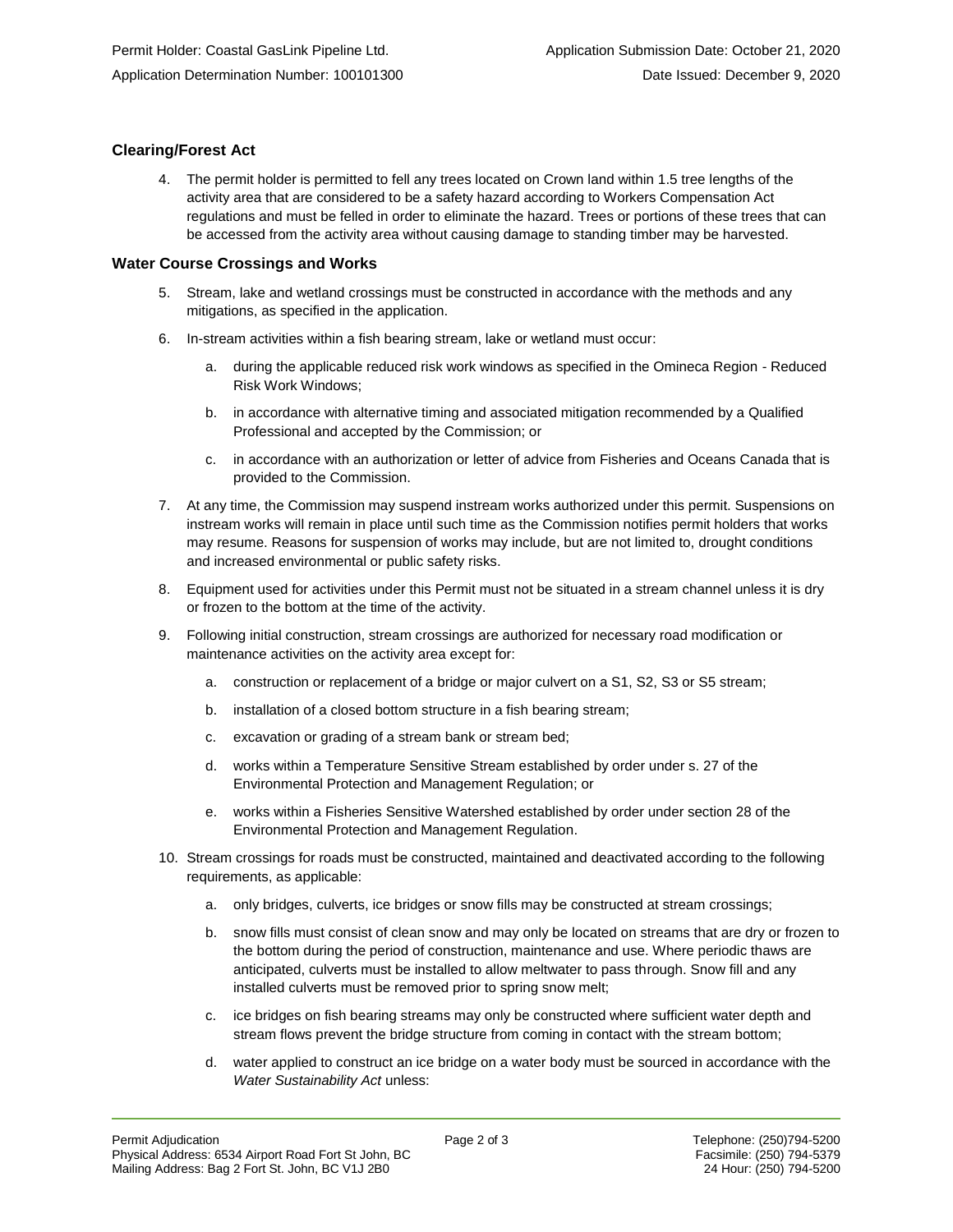- i. the water body is a stream with a stream channel width of at least 5 metres and is not designated as a sensitive stream under the *Fish Protection Act*, or has a riparian class of W1, W3, or L1,
- ii. the water is sourced from the same water body proximal to the location on which the ice bridge is constructed,
- iii. the water body is not within the boundaries of a public park,
- iv. pump intakes do not disturb beds of streams or wetlands except as necessary for the safe installation and operation of equipment, and are screened with a maximum mesh size and approach velocity in accordance with the Fisheries and Oceans Canada Freshwater Intake End-of-Pipe Fish Screen Guideline, and
	- a. where the water body is a stream, the flow of water in the stream at the time and location of pumping exceeds 60 litres per second and the instantaneous pumping rate does not exceed 1% of the water flowing in the water body at the time and location the pumping occurs; or
	- b. where the water body is a lake or pond, the cumulative volume of water withdrawn does not exceed 10 cm of lake or pond depth, calculated as the product of lake or pond surface area x 10 cm.
- e. bridge or culvert abutments, footings and scour protection must be located outside the natural stream channel and must not constrict the channel width.
- 11. Wetland crossings must be constructed, maintained and removed in accordance with the following:
	- a. organic cover within and adjacent to the wetland must be retained;
	- b. minimize erosion or release of sediment within the wetland;
	- c. any padding materials must be placed on the wetland surface only and must not be used for infilling;
	- d. any padding materials must be removed as soon as practicable following construction, considering weather and ground conditions; and
	- e. the wetland, including banks and bed, must be restored, to the extent practicable, to the condition that existed before the crossing was initiated.

## **ADVISORY GUIDANCE**

1. Sketch Plan - CGW4703-MCSL-G-MP-929-RW-1370.0-Sketch-Rev1.pdf, Construction Plan - CGW4703- MCSL-G-MP-929-RW-1370.0-Sketch-Rev1.pdf is for the permit holder's internal reference only and was not reviewed as a decision tool for this permit, nor does it form an integral part of this permit.

All pages included in this permit and any attached documents form an integral part of this permit.

\_\_\_\_\_\_\_\_\_\_\_\_\_\_\_\_\_\_\_\_\_\_\_\_\_\_\_\_\_\_\_\_\_\_\_\_\_\_

Jacqueline Bourke Authorized Signatory Commission Delegated Decision Maker

Copied to:

Land Agent – CWL Energy Management Ltd. First Nations – Nak'azdli First Nation (CSTC), Nadleh Whut'en First Nation (CSTC), Saik'uz First Nation (CSTC)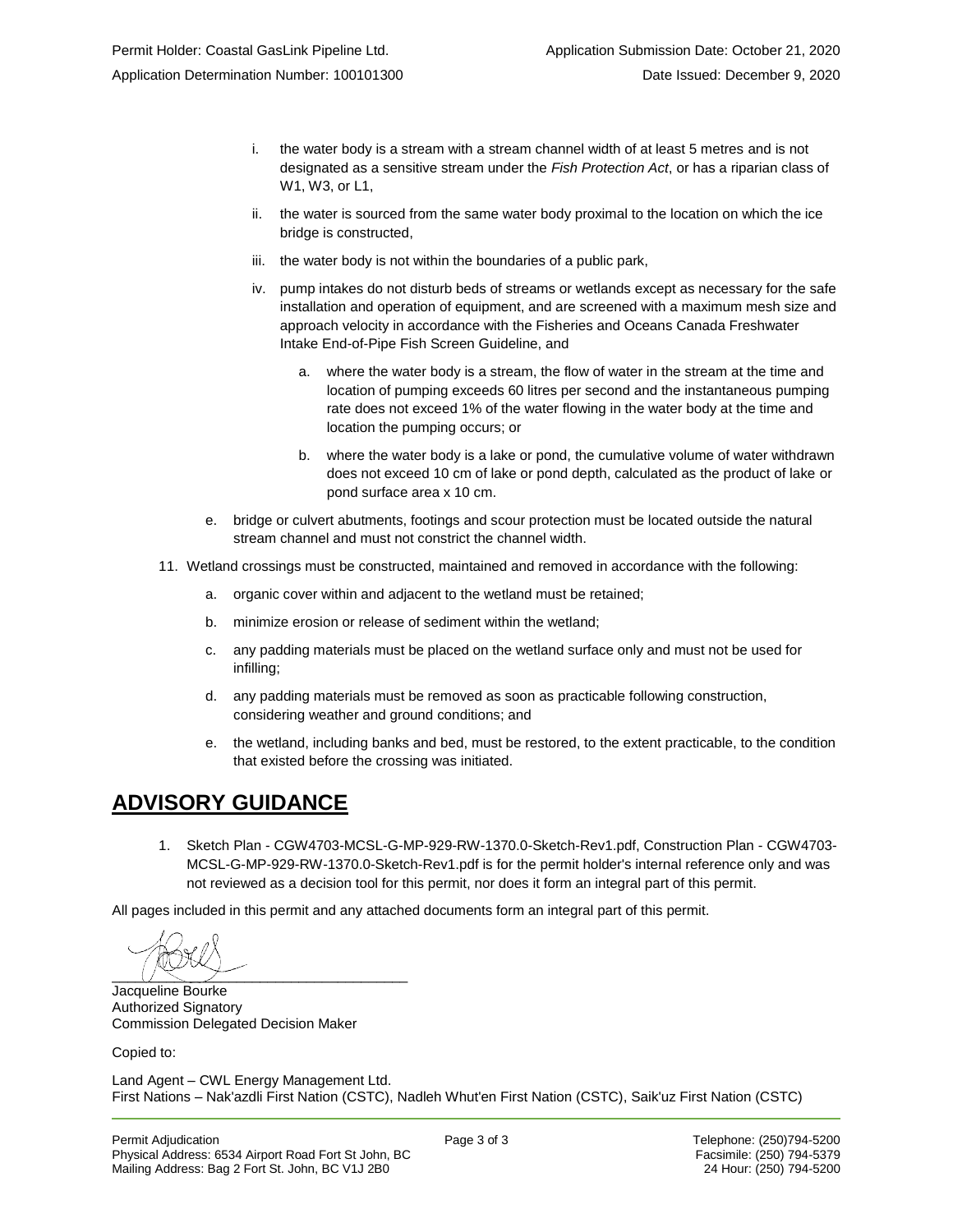

Permit Extension Template v 1.0

March 23, 2020

Coastal GasLink Pipeline Ltd. 450 - 1st Street SW Calgary, AB T2P 5H1

Attention: Coastal GasLink Pipeline Ltd.

#### **RE: Permit Extension for Application Determination Number 100101300**

**Permit Holder:** Coastal GasLink Pipeline Ltd. **Permit Date of Issuance:** April 5, 2018 **Extension Effective Date:** April 5, 2020 **Extended Expiration Date:** April 5, 2021 **Application Determination No.:** 100101300 **Road No.:** 04312

### **PERMISSIONS**

### **Oil and Gas Activities Act**

- 1. The BC Oil and Gas Commission (the "Commission"), under section 32(5) of the Oil & Gas Activities Act, hereby extends the permit and any associated authorizations to construct, maintain and operate a road.
- 2. This permit extension is subject to the original permit, authorizations, subsequent amendments and any additional conditions as set out herein .
- 3. The prescribed period of this permit has been extended for one year and will expire on April 5, 2021 if the permit holder has not begun the activity by this date.

### **Petroleum and Natural Gas Act**

4. Pursuant to Section 138(1) of the Petroleum and Natural Gas Act, the permit holder is authorized to enter, occupy and use any unoccupied Crown land located within the operating area to carry out the oil and gas activity and related activities authorized under this permit.

### **CONDITIONS**

- 5. The rights granted by this authorization are subject to all subsisting grants to or rights of any person made or acquired under the *Coal Act, Forest Act, Land Act, Mineral Tenure Act, Petroleum and Natural Gas Act, Range Act, Water Sustainability Act* or *Wildlife Act*, or any extension or renewal of the same.
- 6. The Permit holder must not assign or sublicense this permit or permit any person to use or occupy the land, other than its employees, contractors, or representatives, without the Commission's written consent.
- 7. The Permit Holder must ensure that the area is maintained in a condition so as to minimize hazards, including but not limited to hazards associated with storage of materials and equipment.
- 8. The Permit Holder must ensure that the area is free of garbage, debris and unused equipment.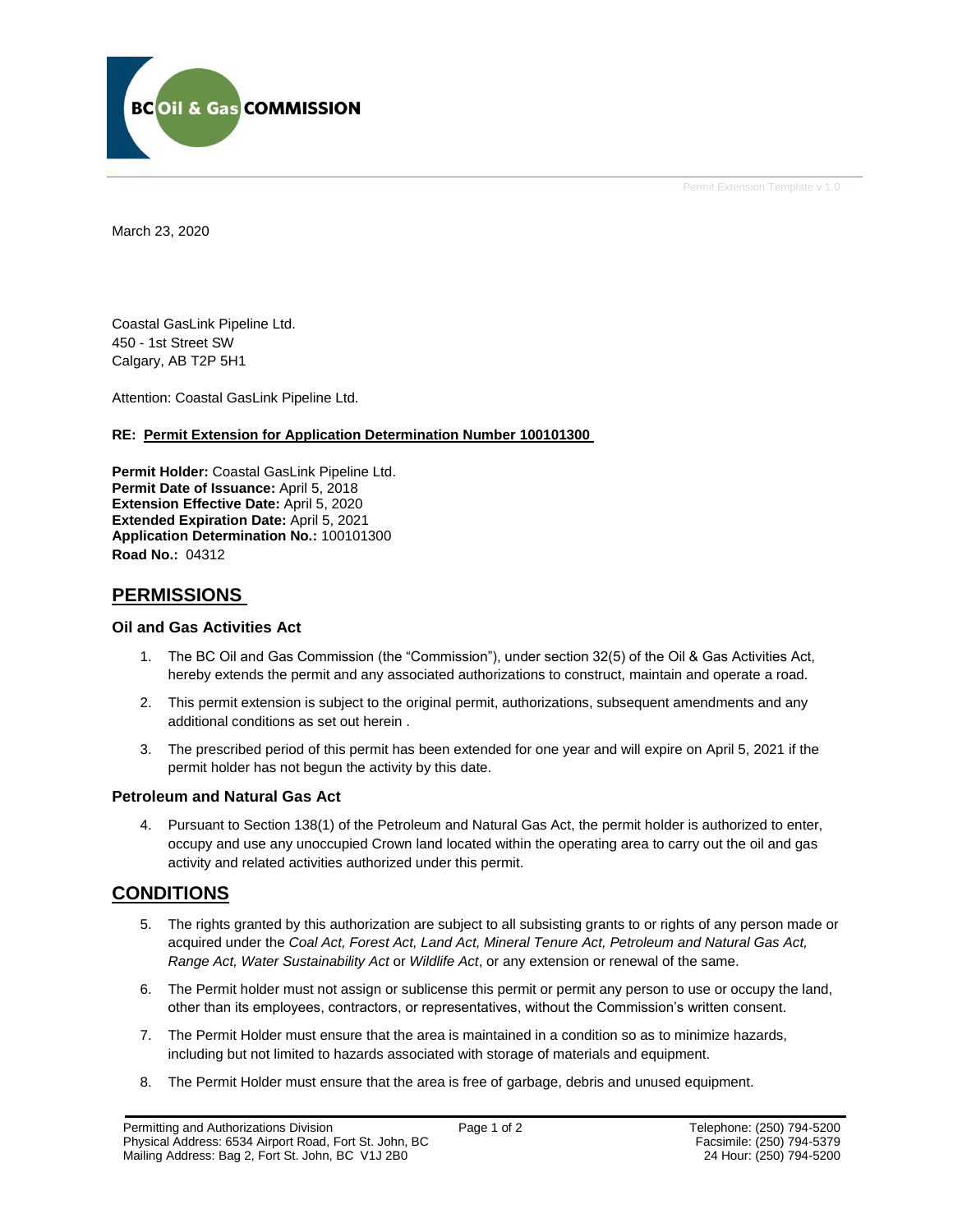### **ADVISORY GUIDANCE**

- 1. Appropriate *Land Act* tenure will be issued upon acceptance of the post-construction plan. Submission of the original application and submission of the post-construction plan is considered application for all subsequent *Land Act* tenures; no further applications for replacement tenure is required.
- 2. The term "unused equipment" has the same definition as in the Drilling and Production Regulation.

This extension forms an integral part of the permit and should be attached thereto.

for  $\overline{\phantom{a}}$ 

Norberto Pancera Authorized Signatory Commission Delegated Decision Maker

Copied to: Land Agent – Canada West Land Services Ltd. Ministry of Forests District Office – (DVA) Vanderhoof Natural Resource District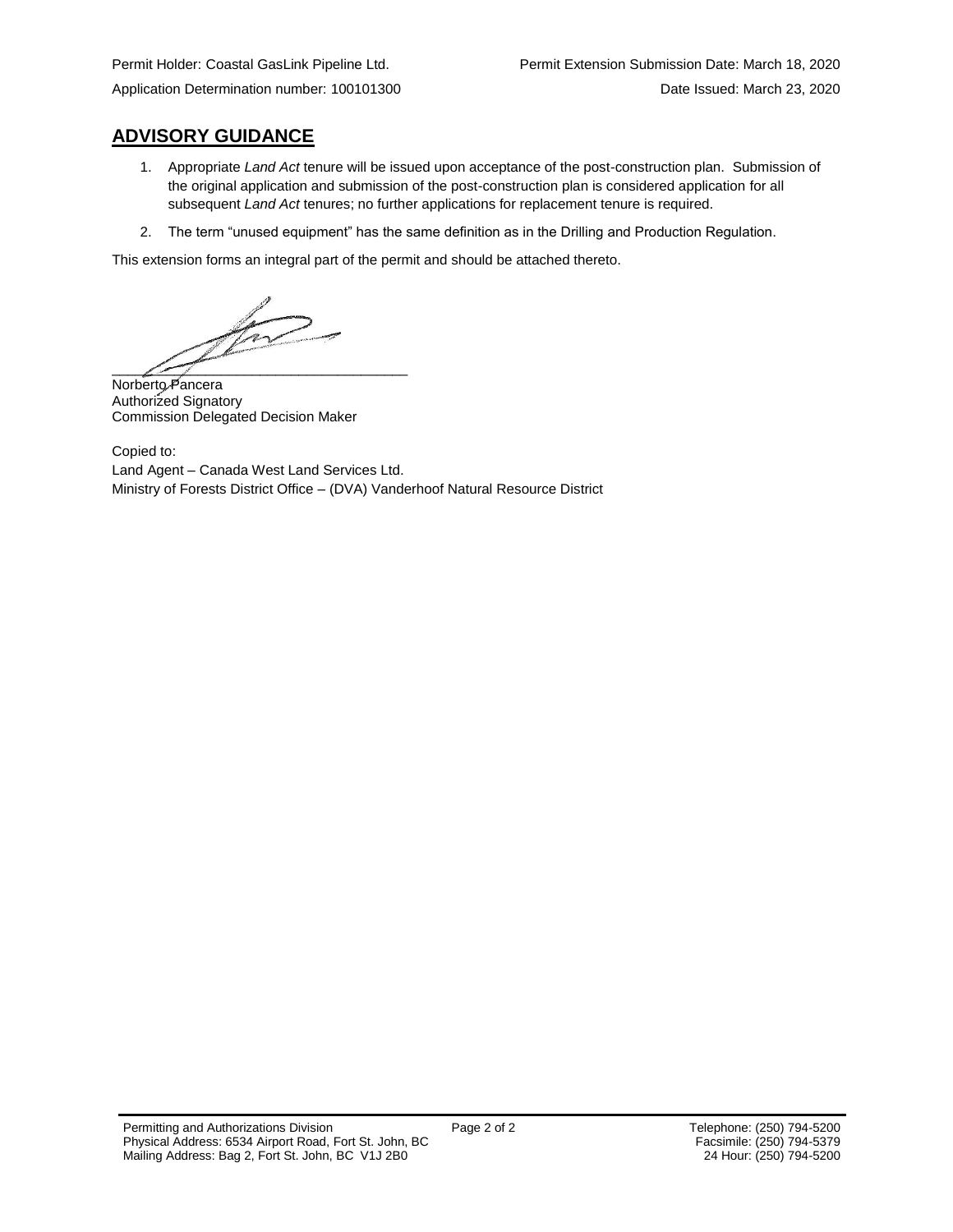

OGAA Permit Template v 4.0

April 5, 2018

Coastal GasLink Pipeline Ltd. 450 - 1st Street SW Calgary, AB T2P 5H1

Attention: Coastal GasLink Pipeline Ltd.

### **RE: Determination of Application Area Number 100101300**

**Permit Holder:** Coastal GasLink Pipeline Ltd. **Date of Issuance:** April 5, 2018 **Effective Date:** April 5, 2018 **Application Submitted Date:** February 10, 2017 **Application Determination Number:** 100101300 **Approved Disturbance Footprint:** 2.452 ha

### **ACTIVITIES APPROVED**

**Road Number No.: 04312 Segment No.: 1 Changes In and About a Stream**: 0003607

## **GENERAL PERMISSIONS, AUTHORIZATIONS and CONDITIONS**

### **PERMISSIONS**

### **Oil and Gas Activities Act**

- 1. The BC Oil and Gas Commission, under section 25 (1) of the *Oil and Gas Activities Act*, hereby permits the Permit Holder referenced above to carry out the following activities, indicated in the Approved Activities table above, subject to the conditions contained herein, any applicable exemptions and authorizations:
	- a) To construct, maintain and operate an oil and gas road as detailed in the Activity Details tables below.
- 2. The permissions and authorizations granted under this permit are limited to the area identified in the spatial data submitted to the Commission in the permit application as identified and dated above; herein after referred to as the 'activity area'.

### **Petroleum and Natural Gas Act**

- 3. Pursuant to section 138(1) of the Petroleum and Natural Gas Act, the Permit Holder is permitted to enter, occupy and use any unoccupied Crown land located within the activity area to carry out the oil and gas activities and related activities permitted, or authorized herein.
	- a) The permission to occupy and use Crown land does not entitle the Permit Holder to exclusive possession of the area.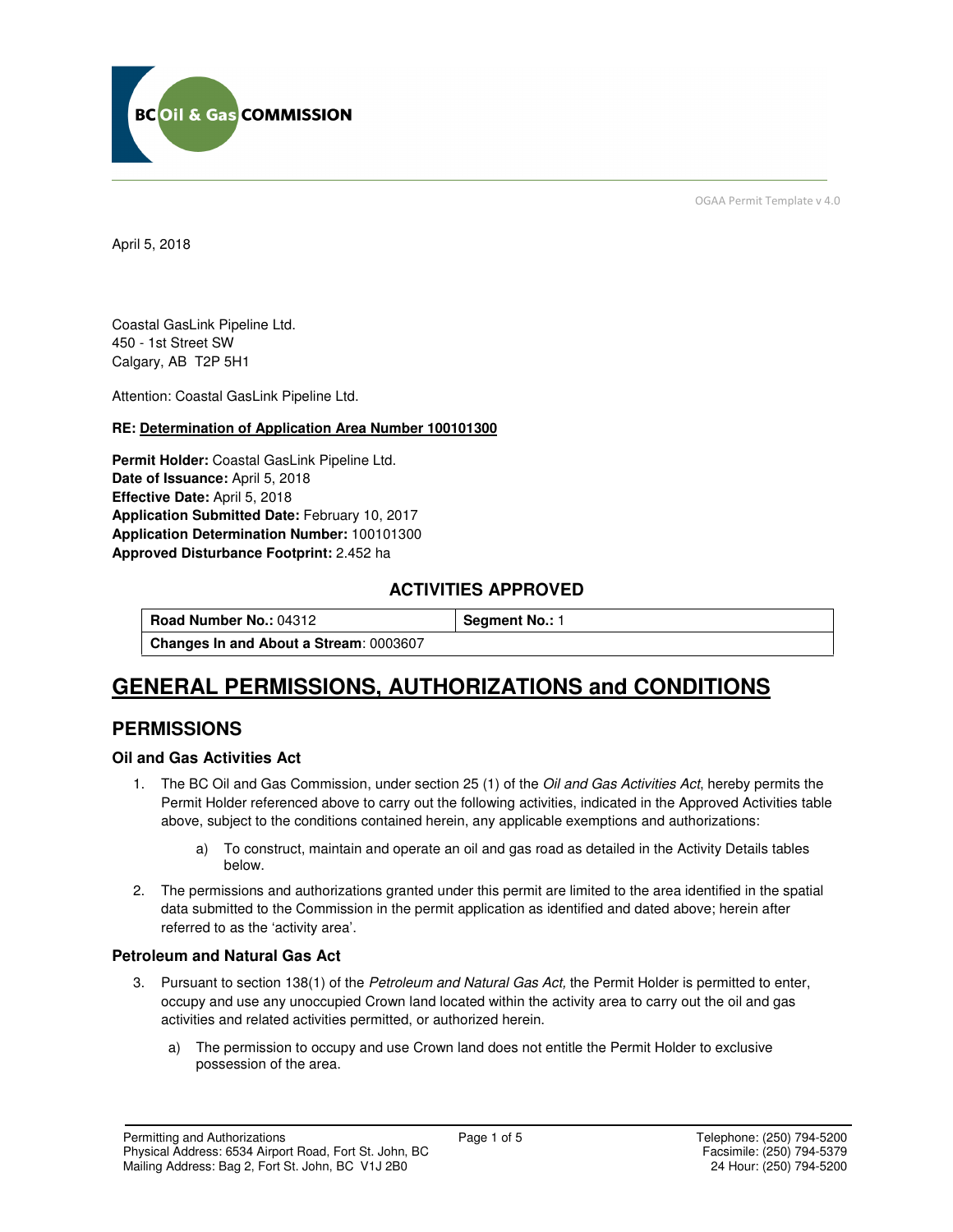Application Determination number: 100101300 Date Issued: April 5, 2018

b) The total disturbance within the activity area must not exceed the total approved disturbance footprint as referenced above.

### **AUTHORIZATIONS**

### **Forest Act**

4. The Commission, pursuant to section 47.4 of the Forest Act, hereby authorizes the removal of Crown timber from the activity area under the cutting permits associated with the Master Licence(s) as follows:

 **Master Licence to Cut No.:** M02342

 **Cutting Permit No.:** 13

 **Timber Mark No.:** MTC078

 **Total New Cut:** 1.72 ha

 **Forest District**: (DVA) Vanderhoof Natural Resource District

 **Region:** Interior

5. The cutting permits are deemed spent upon the submission of the post-construction plan or upon either the cancellation or expiry of the activities authorized under the permit.

### **CONDITIONS**

### **Notification**

- 6. Within 60 days of the completion of construction activities under this permit, the Permit Holder must submit to the Commission a post-construction plan as a shapefile and PDF plan accurately identifying the location of the total area actually disturbed under this permit. The shapefile and plan must be submitted via eSubmission.
- 7. At least 5 (five) working days prior to the commencement of construction, the Permit Holder must provide a notice of works to any First Nation(s) who may have Aboriginal Interests identified, as per the BC First Nations Consultative Areas Database, within the area in which the works are to occur.

### **General**

- 8. The rights granted by this permit in relation to unoccupied Crown land are subject to all subsisting grants to or rights of any person made or acquired under the *Coal Act, Forest Act, Land Act, Mineral Tenure Act*, Petroleum and Natural Gas Act, Range Act, Water Sustainability Act or Wildlife Act, or any extension or renewal of the same.
- 9. The Permit Holder must not assign, sublicense or permit any person other than its employees, contractors or representatives to use or occupy any Crown land within the activity area, other than its employees, contractors or representatives, without the Commission's written consent.
- 10. The Permit Holder must ensure that any Crown land within the activity area is maintained in a condition so as to minimize hazards, including but not limited to hazards associated with storage of materials and equipment.
- 11. The Permit Holder must ensure that any Crown land within the activity area is maintained free of garbage, debris and unused equipment.

### **Environmental**

- 12. Construction activities must not result in rutting, compaction or erosion of soils that cannot be reasonably rehabilitated to similar levels of soil productivity that existed on the activity area prior to the construction activities taking place.
- 13. Any temporary access must be constructed and maintained in a manner that provides for proper surface drainage, prevents pooling on the surface, and maintains slope integrity.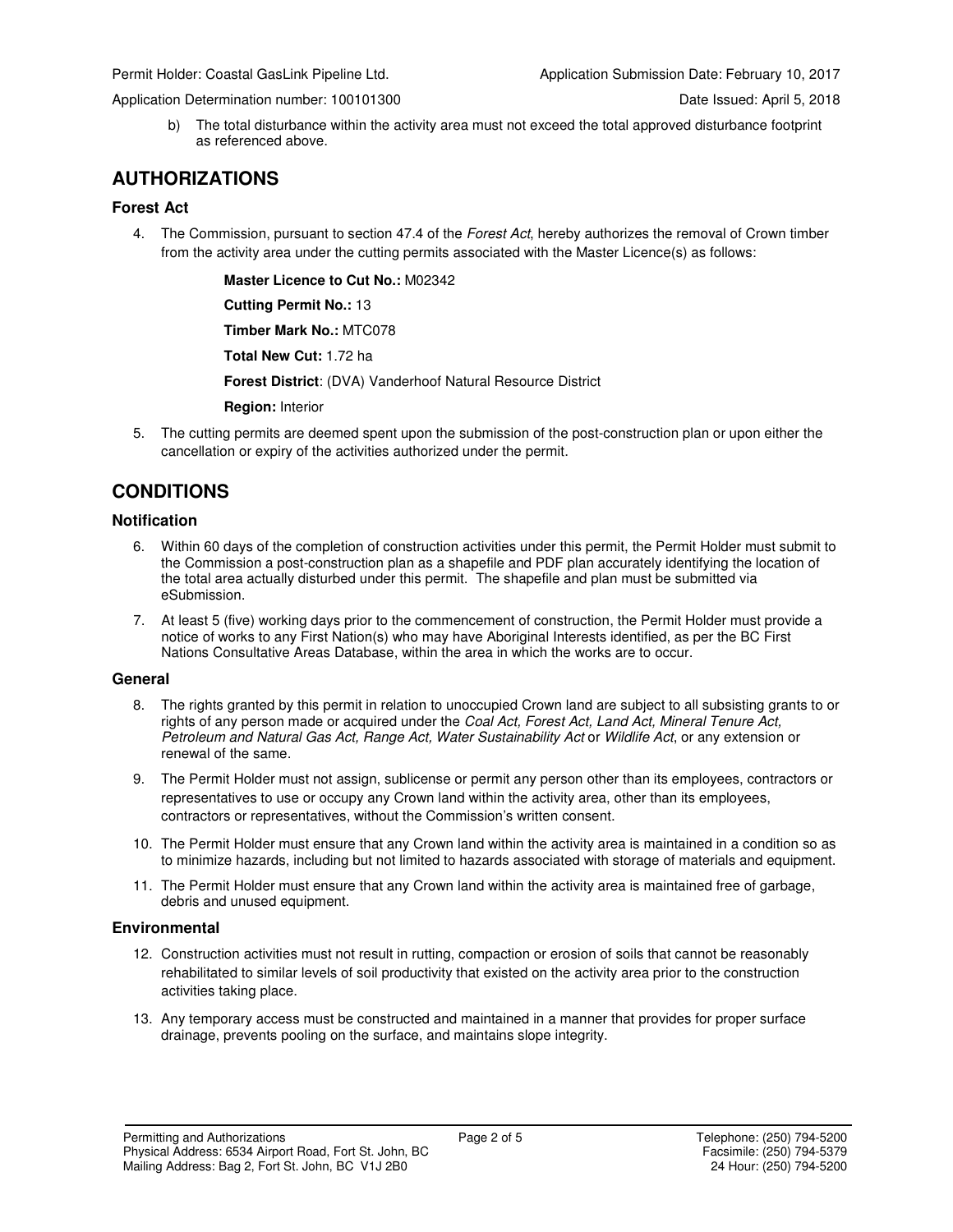Application Determination number: 100101300 Date Issued: April 5, 2018

#### **Clearing**

- 14. The Permit Holder is permitted to fell any trees located on Crown land within 1.5 tree lengths of the activity area that are considered to be a safety hazard according to Workers Compensation Act regulations and must be felled in order to eliminate the hazard. Trees or portions of these trees that can be accessed from the activity area without causing damage to standing timber may be harvested.
- 15. The holder of the cutting permit must pay to the government, stumpage and any waste billing determined in accordance with the terms of this authorization.
- 16. All harvested Crown Timber must be marked with the cutting permit's associated Timber Mark.
- 17. Stumpage for Cutting Permit No. 13 will be calculated in accordance with the Interior Appraisal Manual as amended from time to time.
- 18. Any waste assessments applied under the Master Licence to Cut are subject to the merchantability specifications and monetary waste billing requirements in the Provincial Logging Residue and Waste Manual specific to the region associated with the Cutting Permit authorization.

#### **Water Course Crossings and Works**

- 19. Stream, lake and wetland crossings must be constructed in accordance with the methods and any mitigations, as specified in the application.
- 20. In-stream activities within a fish bearing stream, lake or wetland must occur:
	- a) during the applicable reduced risk work windows as specified in the Region 7 Omineca Reduced Risk Timing Windows for Fish and Wildlife; or
	- b) in accordance with alternative timing and associated mitigation recommended by a Qualified Professional and accepted by the Commission; or
	- c) in accordance with an authorization or letter of advice from Fisheries and Oceans Canada that is provided to the Commission.
- 21. At any time, the Commission may suspend instream works authorized under this permit. Suspensions on instream works will remain in place until such time as the Commission notifies permit holders that works may resume. Reasons for suspension of works may include, but are not limited to, drought conditions and increased environmental or public safety risks.
- 22. Following initial construction, stream crossings are authorized for necessary road modification or maintenance activities on the activity area except for:
	- a) construction or replacement of a bridge or major culvert on a S1, S2, S3 or S5 stream;
	- b) installation of a closed bottom structure in a fish bearing stream;
	- c) excavation or grading of a stream bank or stream bed;
	- d) works within a Temperature Sensitive Stream established by order under s. 27 of the Environmental Protection and Management Regulation; or
	- e) Works within a Fisheries Sensitive Watershed established by order under s. 28 of the Environmental Protection and Management Regulation.
- 23. Stream crossings for roads must be constructed, maintained and deactivated according to the following requirements, as applicable:
	- a) Only bridges, culverts, ice bridges or snow fills may be constructed at stream crossings.
	- b) Snow fills must consist of clean snow and may only be located on streams that are dry or frozen to the bottom during the period of construction, maintenance and use. Where periodic thaws are anticipated, culverts must be installed to allow meltwater to pass through. Snow fill and any installed culverts must be removed prior to spring snow melt.
	- c) Ice bridges on fish bearing streams may only be constructed where sufficient water depth and stream flows prevent the bridge structure from coming in contact with the stream bottom.
	- d) Water applied to construct an ice bridge on a water body must be sourced in accordance with the Water Sustainability Act unless: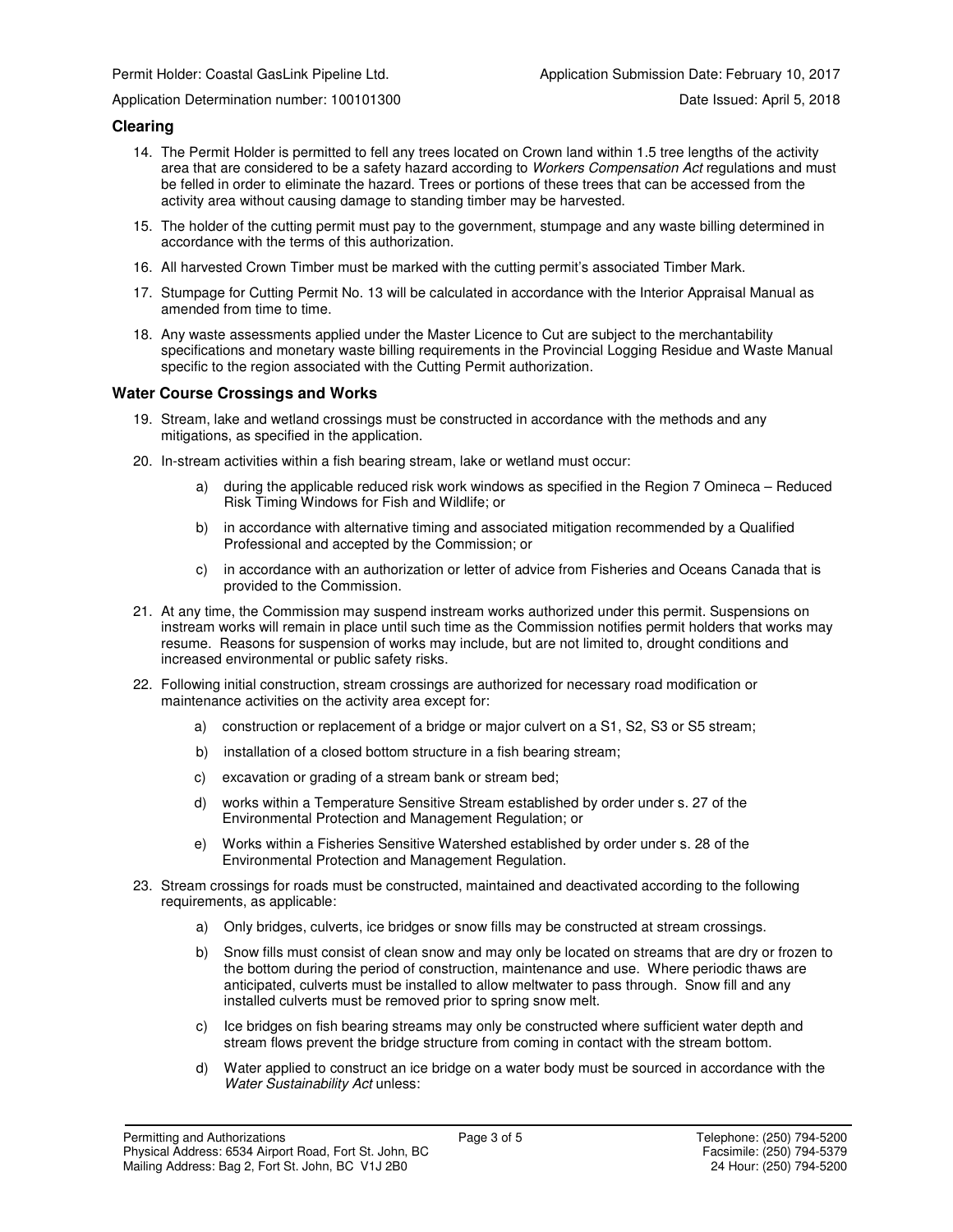Application Determination number: 100101300 Date Issued: April 5, 2018

- (i) the water body is a stream with a stream channel width of at least 5 metres and is not designated as a sensitive stream under the Fish Protection Act, or has a riparian class of W1, W3, or L1,
- (ii) the water is sourced from the same water body proximal to the location on which the ice bridge is constructed,
- (iii) the water body is not within the boundaries of a public park,
- (iv) pump intakes do not disturb beds of streams or wetlands except as necessary for the safe installation and operation of equipment, and are screened with a maximum mesh size and approach velocity in accordance with the Fisheries and Oceans Canada Freshwater Intake End-of-Pipe Fish Screen Guideline, and
	- (a) where the water body is a stream, the flow of water in the stream at the time and location of pumping exceeds 60 litres per second and the instantaneous pumping rate does not exceed 1% of the water flowing in the water body at the time and location the pumping occurs, or
	- (b) where the water body is a lake or pond, the cumulative volume of water withdrawn does not exceed 10 cm of lake or pond depth, calculated as the product of lake or pond surface area x 10 cm.
- e) Bridge or culvert abutments, footings and scour protection must be located outside the natural stream channel and must not constrict the channel width.
- f) Equipment used for activities under this Permit must not be situated in a stream channel unless it is dry or frozen to the bottom at the time of the activity.
- 24. Wetland crossings must be constructed, maintained and removed in accordance with the following:
	- a) Organic cover within and adjacent to the wetland must be retained;
	- b) Minimize erosion or release of sediment within the wetland;
	- c) Any padding materials must be placed on the wetland surface only and must not be used for infilling;
	- d) Any padding materials must be removed as soon as practicable following construction, considering weather and ground conditions; and
	- e) The wetland, including banks and bed, must be restored, to the extent practicable, to the condition that existed before the crossing was initiated.

### **Archaeology**

- 25. An AIA report must be submitted to the Commission as soon as practicable.
- 26. If artifacts, features, materials or things protected under section 13(2) of the Heritage Conservation Act are identified the permit holder must, unless the permit holder holds a permit under section 12 of the Heritage Conservation Act issued by the Commission in respect of that artifact, feature, material or thing:
	- a) immediately cease all work in the vicinity of the artifacts, features, materials or things;
	- b) immediately notify the Commission and the Archaeology Branch of the Ministry of Forests, Lands, Natural Resource Operations and Rural Development; and
	- c) refrain from resuming work in the vicinity of the artifacts, features, materials or things except in accordance with an appropriate mitigation plan that has been prepared in accordance with the Heritage Conservation Act and approved by the Archaeology Branch of the Ministry of Forests, Lands, Natural Resource Operations and Rural Development.

# **ACTIVITY SPECIFIC DETAILS, PERMISSIONS, and CONDITIONS**

### **ROAD**

**Land Area Number:** 100002014 **Road Number:** 04312 **Road Type:** Long-Term - All-Weather